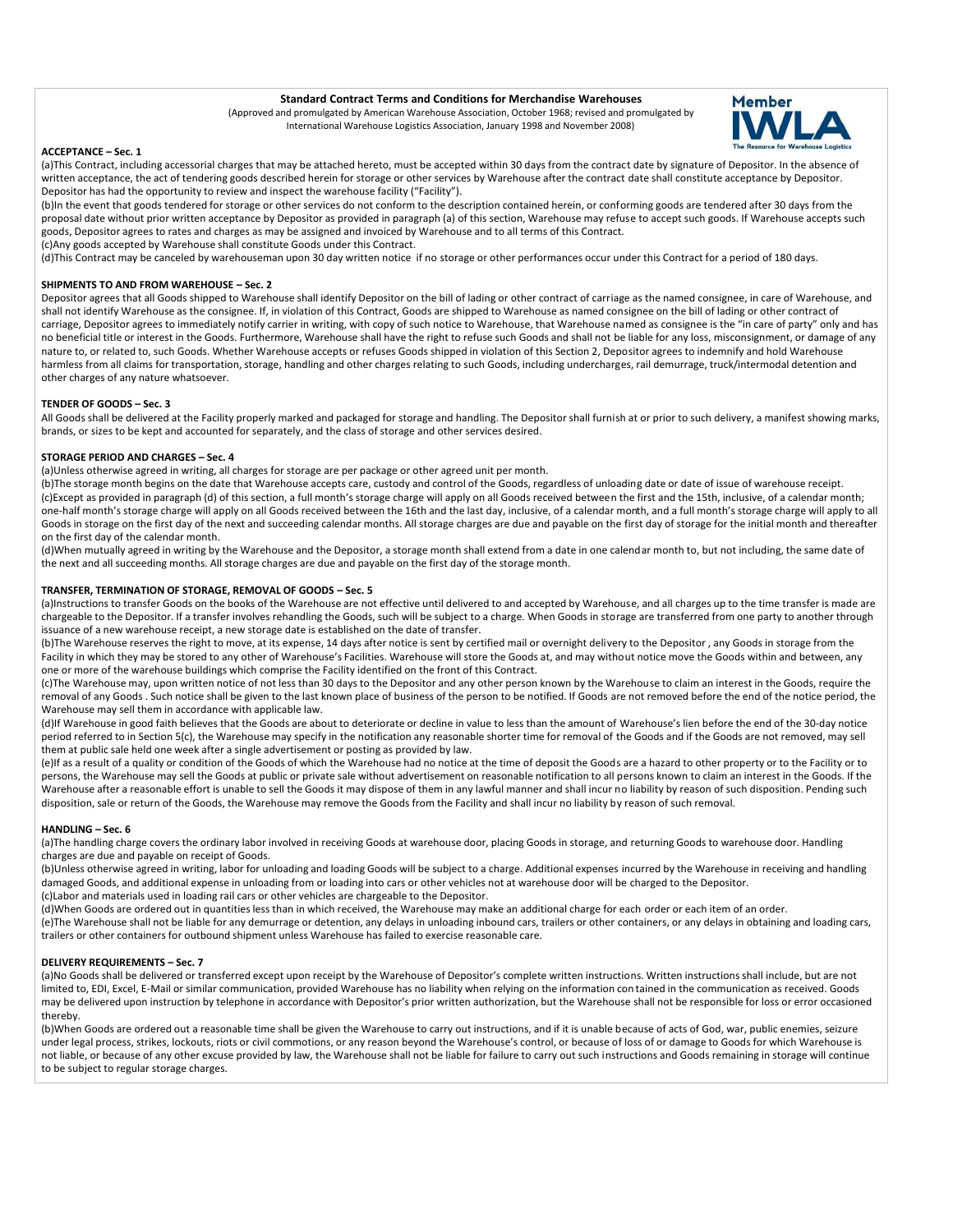# **EXTRA SERVICES (SPECIAL SERVICES) – Sec. 8**

(a)Warehouse labor required for services other than ordinary handling and storage will be charged to the Depositor.

(b)Special services requested by Depositor including but not limited to compiling of special stock statements; reporting marked weights, serial numbers or other data from packages; physical check of Goods; and handling transit billing will be subject to a charge.

(c)Dunnage, bracing, packing materials or other special supplies, may be provided for the Depositor at a charge in addition to the Warehouse's cost.

(d)By prior arrangement, Goods may be received or delivered during other than usual business hours, subject to a charge.

(e)Communication expense including postage, overnight delivery, or telephone may be charged to the Depositor if such concern more than normal inventory reporting or if, at the request of the Depositor, communications are made by other than regular United States Mail.

### **BONDED STORAGE – Sec. 9**

(a)A charge in addition to regular rates will be made for merchandise in bond.

(b)Where a warehouse receipt covers Goods in U.S. Customs bond, Warehouse shall have no liability for Goods seized or removedby U.S. Customs.

### **MINIMUM CHARGES – Sec. 10**

(a)A minimum handling charge per lot and a minimum storage charge per lot per month will be made. When a warehouse receipt covers more than one lot or when a lot is in assortment, a minimum charge per mark, brand, or variety will be made.

(b)A minimum monthly charge to one account for storage and/or handling will be made. This charge will apply also to each account when one customer has several accounts, each requiring separate records and billing.

# **LIABILITY AND LIMITATION OF DAMAGES – Sec. 11**

(a)Warehouse shall not be liable for any loss or damage to goods tendered, stored or handled however caused unless such loss or damage resulted from the failure by warehouse to exercise such care in regard to them as a reasonably careful person would exercise under like circumstances and warehouse isnot liable for damages which could not have been avoided by the exercise of such care.

(b)Goods are not insured by warehouse against loss or damage however caused.

(c)The depositor declares that damages are limited to **\$0.25 per pound**, however, that such liability may at the time of acceptance of this contract as provided in section 1 be increased upon depositor's written request on part or all of the goods hereunder in which event an additional monthly charge will be made based upon such increased valuation. (d)Where loss or damage occurs to tendered, stored or handled goods, for which warehouse is not liable, the depositor shall be responsible for the cost of removing and disposing of such goods and the cost of any environmental clean up and site remediation resulting from the loss or damage to the goods.

(e)Shrink Allowance: Warehouse operator shall be liable for loss of goods due to inventory shortage or unexplained or mysterious disappearance of goods only if depositor establishes such loss occurred because of warehouse operator's failure to exercise the care required of warehouse operator under section 11 and, even in such circumstances depositor agrees to a 0.2% shrinkage allowance based on the value of the goods stored for a period of one (1) year (as determined by the number of packages received per year times the average manufacturer's cost per package); provided however that to the extent the goods are stored for a period of less than a year, the shrink allowance shall decrease proportionally. Any presumption of conversion imposed by law shall not apply to such loss and a claim by depositor of conversion must be established by affirmative evidence that the warehouse operator converted the goods for warehouse operator's own use. Any amounts in excess of this shrinkage allowance are subject to the damage limit above.

# **NOTICE OF CLAIM AND FILING OF SUIT - Sec. 12**

(a)Claims by the Depositor and all other persons must be presented in writing to the Warehouse within a reasonable time, and in no event any later than the earlier of: (i) 60 days after delivery of the Goods by the Warehouse or (ii) 60 days after Depositor is notified by the Warehouse that loss or damageto part or all of the Goods has occurred. (b)No lawsuit or other action may be maintained by the Depositor or others against the Warehouse for loss or damage to the Goods unless timely written claim has been given as provided in paragraph (a) of this section and unless such lawsuit or other action is commenced by no later than the earlier of: (i) nine months after date of delivery by Warehouse or (ii) nine months after Depositor is notified that loss or damage to part or all of the Goods has occurred.

(c)When Goods have not been delivered, notice may be given of known loss or damage to the Goods by mailing of a letter via certified mail or overnight delivery to the Depositor . Time limitations for presentation of claim in writing and maintaining of action after notice begin on the date of mailing of such notice by Warehouse.

**LIABILITY FOR CONSEQUENTIAL DAMAGES – Sec. 13** Warehouse shall not be liable for any loss of profit or special, indirect, or consequential damages of any kind.

#### **LIABILITY FOR MISSHIPMENT – Sec. 14**

If Warehouse negligently misships Goods, the Warehouse shall pay the reasonable transportation charges incurred to return themisshipped Goods to the Facility. If the consignee fails to return the Goods, Warehouse's maximum liability shall be for the lost or damaged Goods as specified in Section 11 above, and Warehouse shall have no liability for damages due to the consignee's acceptance or use of the Goods whether such Goods be those of the Depositor or another.

# **MYSTERIOUS DISAPPEARANCE – Sec. 15**

Warehouse shall be liable for loss of Goods due to inventory shortage or unexplained or mysterious disappearance of Goods only if Depositor establishes such loss occurred because of Warehouse's failure to exercise the care required of Warehouse under Section 11 above. Any presumption of conversion imposed by law shall not apply to such loss and a claim by Depositor of conversion must be established by affirmative evidence that the Warehouse converted the Goods to the Warehouse'sown use.

# **RIGHT TO STORE GOODS – Sec. 16**

Depositor represents and warrants that Depositor is lawfully possessed of the Goods and has the right and authority to store them with Warehouse. Depositor agrees to indemnify and hold harmless the Warehouse from all loss, cost and expense (including reasonable attorneys' fees) which Warehouse pays or incurs as a result of any dispute or litigation, whether instituted by Warehouse or others, respecting Depositor's right, title or interest in the Goods. Such amounts shall be charges in relation to the Goods and subject to Warehouse's lien.

# **ACCURATE INFORMATION – Sec. 17**

Depositor will provide Warehouse with information concerning the Goods which is accurate, complete and sufficient to allow Warehouse to comply with all laws and regulations concerning the storage, handling and transporting of the Goods. Depositor will indemnify and hold Warehouse harmless from allloss, cost, penalty and expense (including reasonable attorneys' fees) which Warehouse pays or incurs as a result of Depositor failing to fully discharge this obligation.